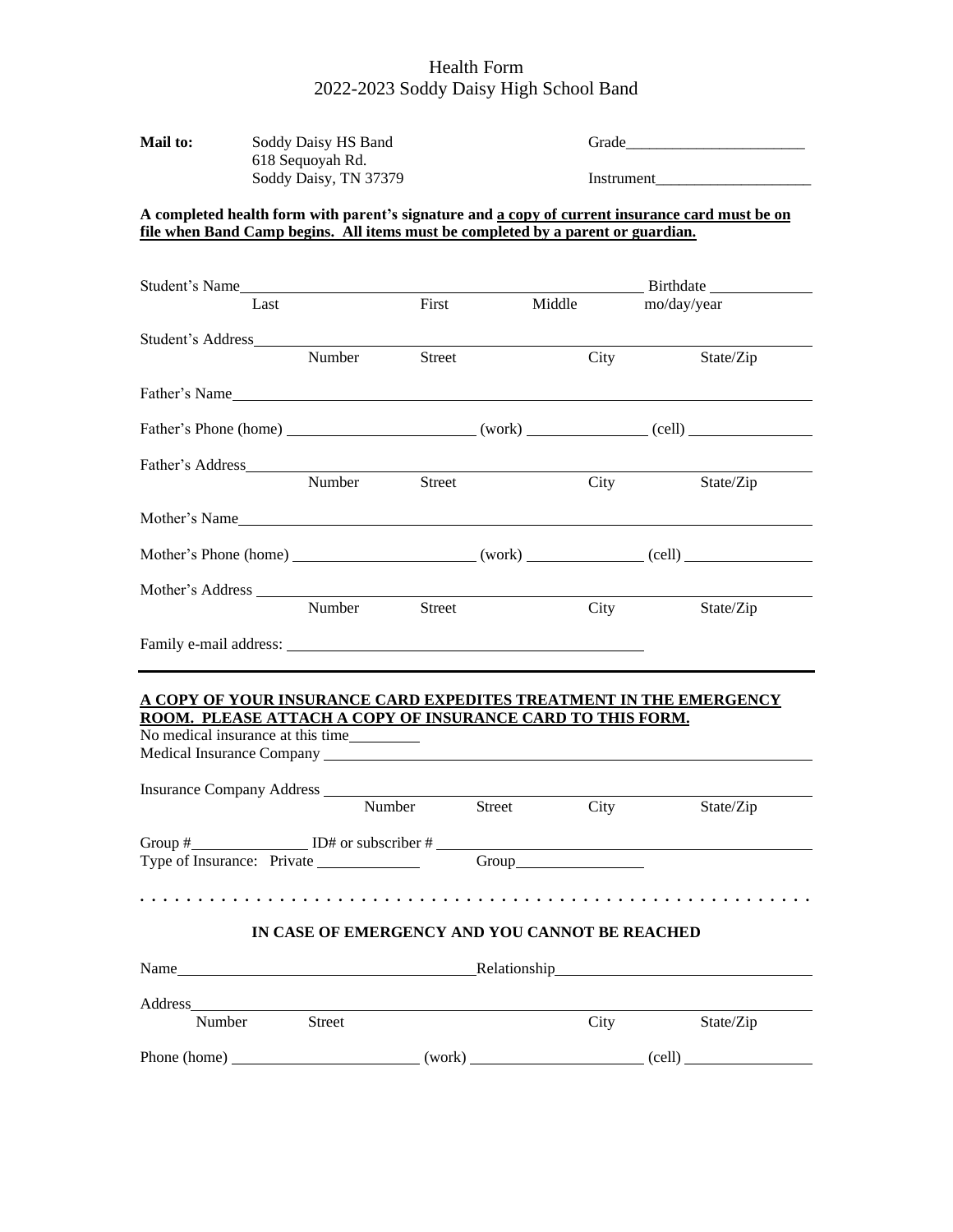#### Health Form 2022-2023 Soddy Daisy High School Band

| <b>Health History</b>                                                                                     |        |           |
|-----------------------------------------------------------------------------------------------------------|--------|-----------|
| Please check all that apply and explain below. If there is a treatment, please give detailed description. |        |           |
|                                                                                                           | Asthma |           |
| Food Allergy (list) Read Allergy (list) Read Allergy (list)                                               |        |           |
| Insect Bite Allergy (life threatening) Musculoskeletal Problems                                           |        |           |
|                                                                                                           |        |           |
|                                                                                                           |        |           |
| Current Medications<br>Physical Activities to be restricted-include reason & details:                     |        |           |
|                                                                                                           |        |           |
|                                                                                                           |        |           |
|                                                                                                           |        |           |
| Number<br>Street                                                                                          | City   | State/Zip |

Medication/Parental Permissions

Permission for Provided Over-the Counter Medications Provided by the Band Boosters I give my permission for the nurse employed by the school system or other authorized school personnel to assist my child with the self-administration of each of the following medications that I have initialed: Parent/Guardian Signature

| Tylenol                  | Ibuprofen                                  | Benadryl              |
|--------------------------|--------------------------------------------|-----------------------|
| Sudafed                  | Tums                                       | Mylanta               |
| Calamine Lotion/Band-Aid | Artificial Tears of Bausch & Lomb Eye Wash | Cough Drops           |
| Cepacol Spray            | Anbesol Ointment/Orajel                    | Mineral Ice           |
| Antibacterial Ointment   | Vaseline                                   | Aloe Vera or Aloe Gel |
| Destin                   | Baby Oil                                   | Liquid Band-Aid       |

Permission of Prescription and All Other Over-the-Counter Medications

Any over-the-counter medication not on the previously mentioned list must have physician order and be in their original, unopened container with original label listing the ingredients. The student's name must be written on the container.

All prescription medications must be in the original pharmacy-labeled container and must have physician order.

I give my permission for the nurse employed by the school system or other authorized school personnel to assist with the self-administration of prescription and all other over-the-counter medications to my child. Parent/Guardian Signature

Permission for Accompanying Physician

I give my permission for any physician who is accompanying the band on a trip to provide medical treatment to my child if needed.

Parent/Guardian Signature

Permission for Emergency Medical Treatment

In the event of an emergency and I am (or other emergency contact is) unable to be reached, I give permission for emergency treatment in a hospital , including surgery requiring the use of an anesthetic. Parent/Guardian Signature